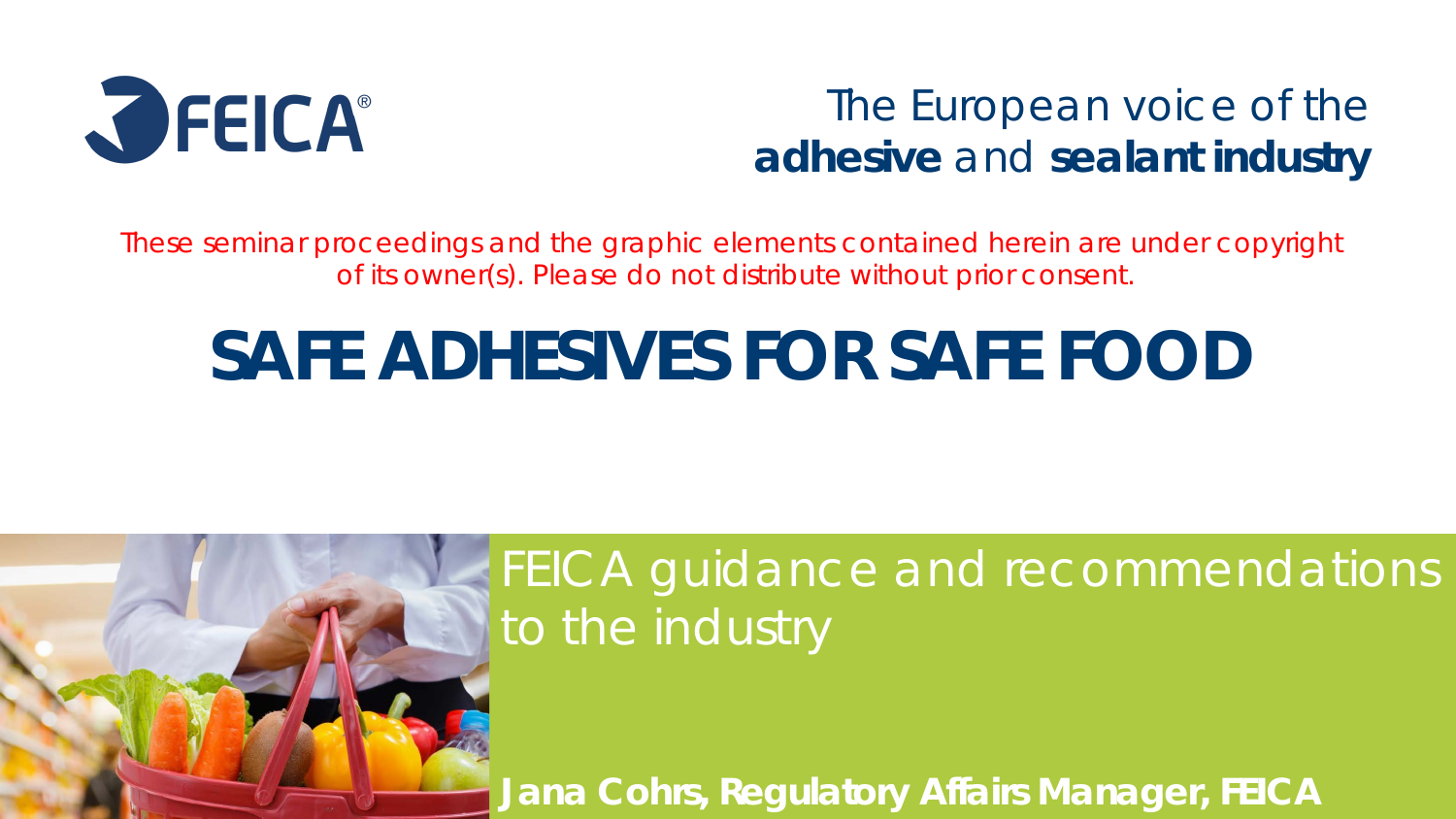# **FEICA Guidance – MOH in Packaging Adhesives**

### **Essential Chapters**

- **Potential Health Issues**
- Testing for mineral oil hydrocarbons aspects to consider for Hotmelts
- **FICAs recommendations for the adhesive industry when food** contact is expected
- **FEICA recommendations to the Downstream User**

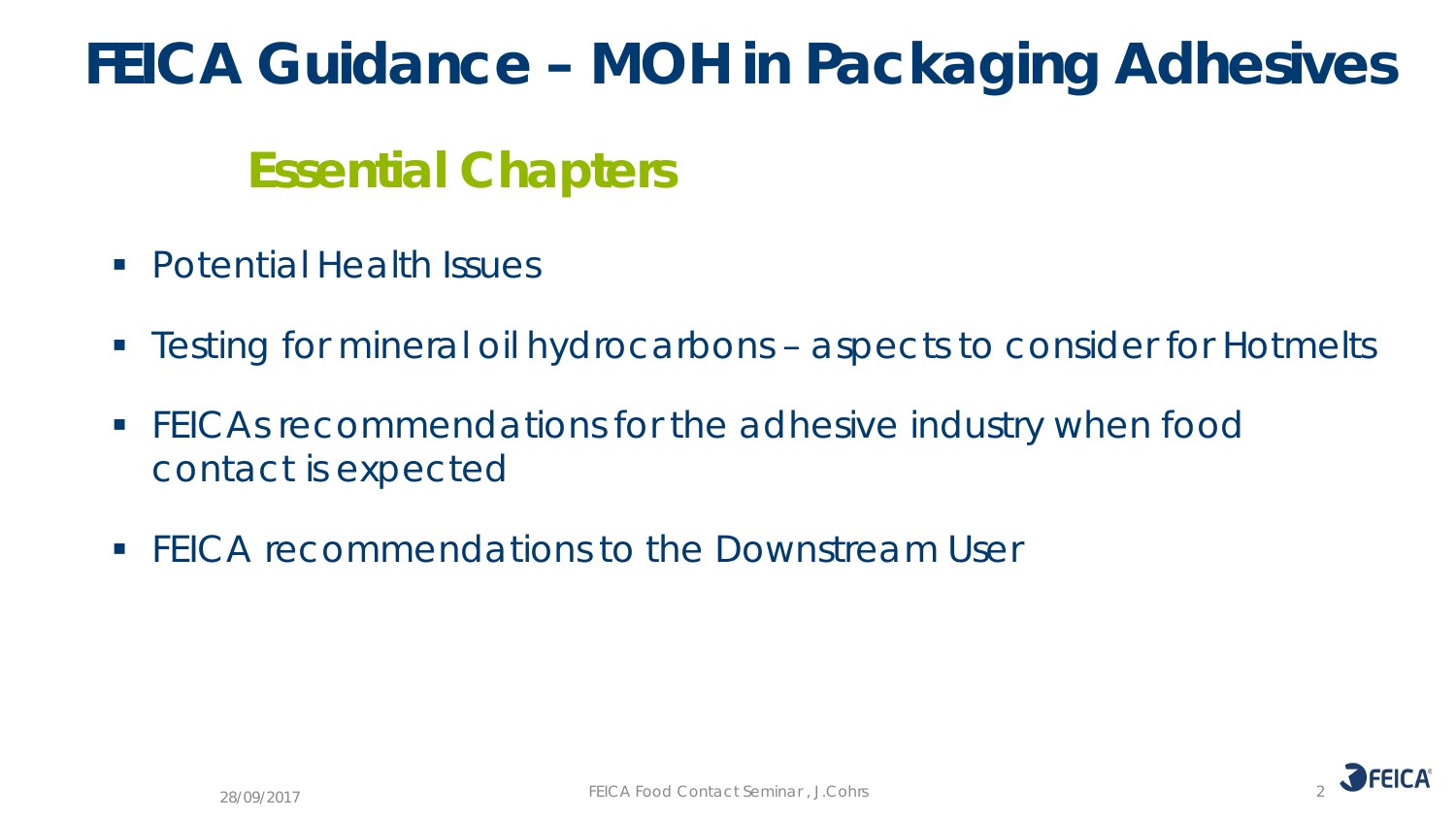# **Potential Health Issues**

## **MOSH / MOAH and PAH - Differentiation**

- EFSA has stated that **MOSH** has not been directly associated with adverse health consequences.
- EFSA and national recommendation focus on **MOAH**
- Within the MOAH fraction the health concern comes from polycyclic aromatic hydrocarbons (PAH), **especially 3-7 ring PAH**
	- **Highly alkylated 1-2 ring systems are not genotoxic and not considered to be carcinogenic** (those are dominant in raw materials intended for food contact and used in packaging adhesives)

**Request information on polycyclic aromatic hydrocarbons from your supplier**

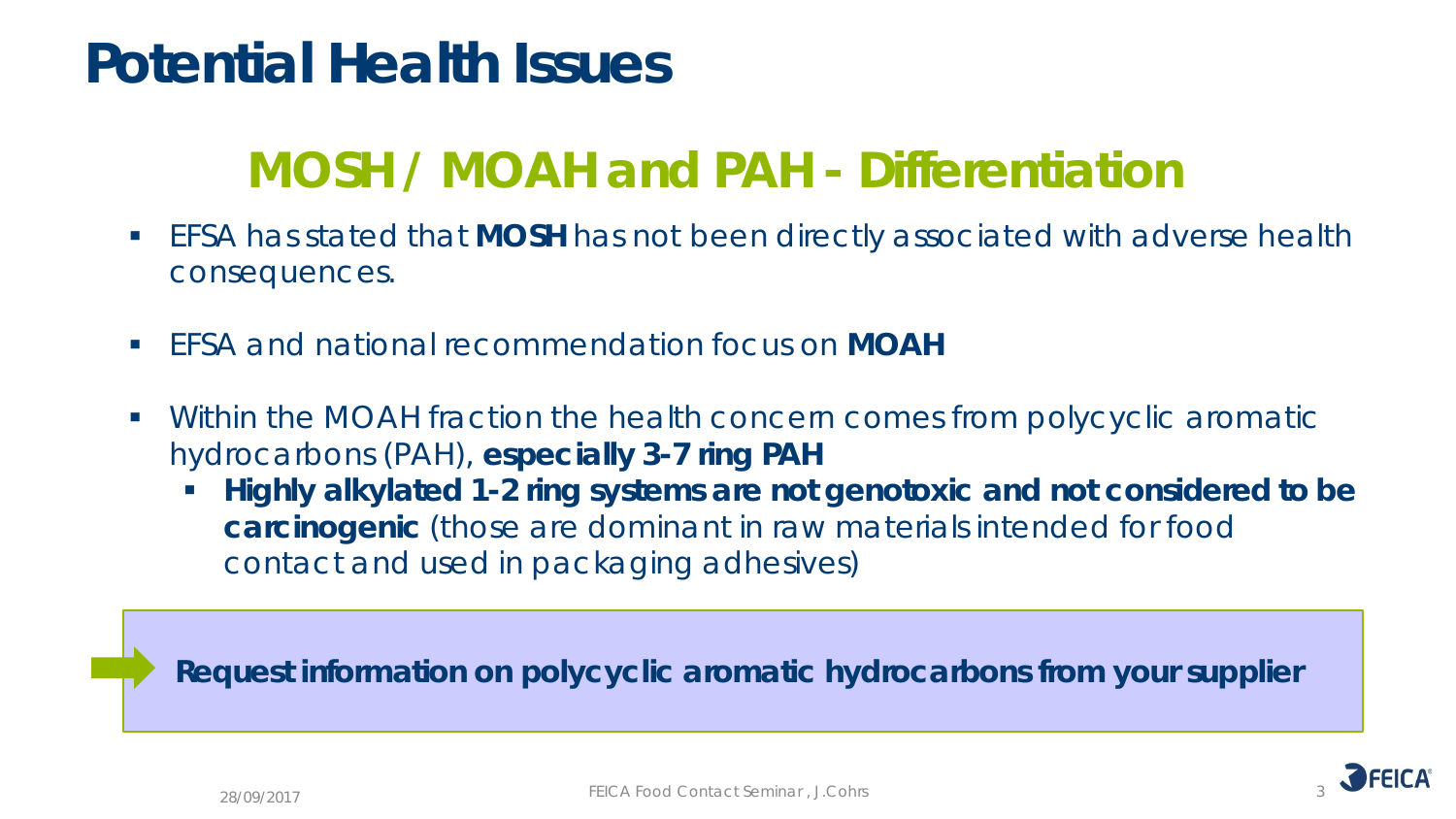# **Testing for Mineral Oil Hydrocarbons**

# **Challenges in testing**

- **HPLC GC FID** is the preferred method for MOH testing of food and/or recycled paper,
- Recycled paper/food is directly extracted for this analysis
- **Figure 1** Test method is not intended for hotmelt adhesives
- Direct extraction of the adhesive is not appropriate



• **Only migration tests are capable of simulating the real substance transfer of hotmelts** • **Any analytical determination should be based on simulants from the migration test** 

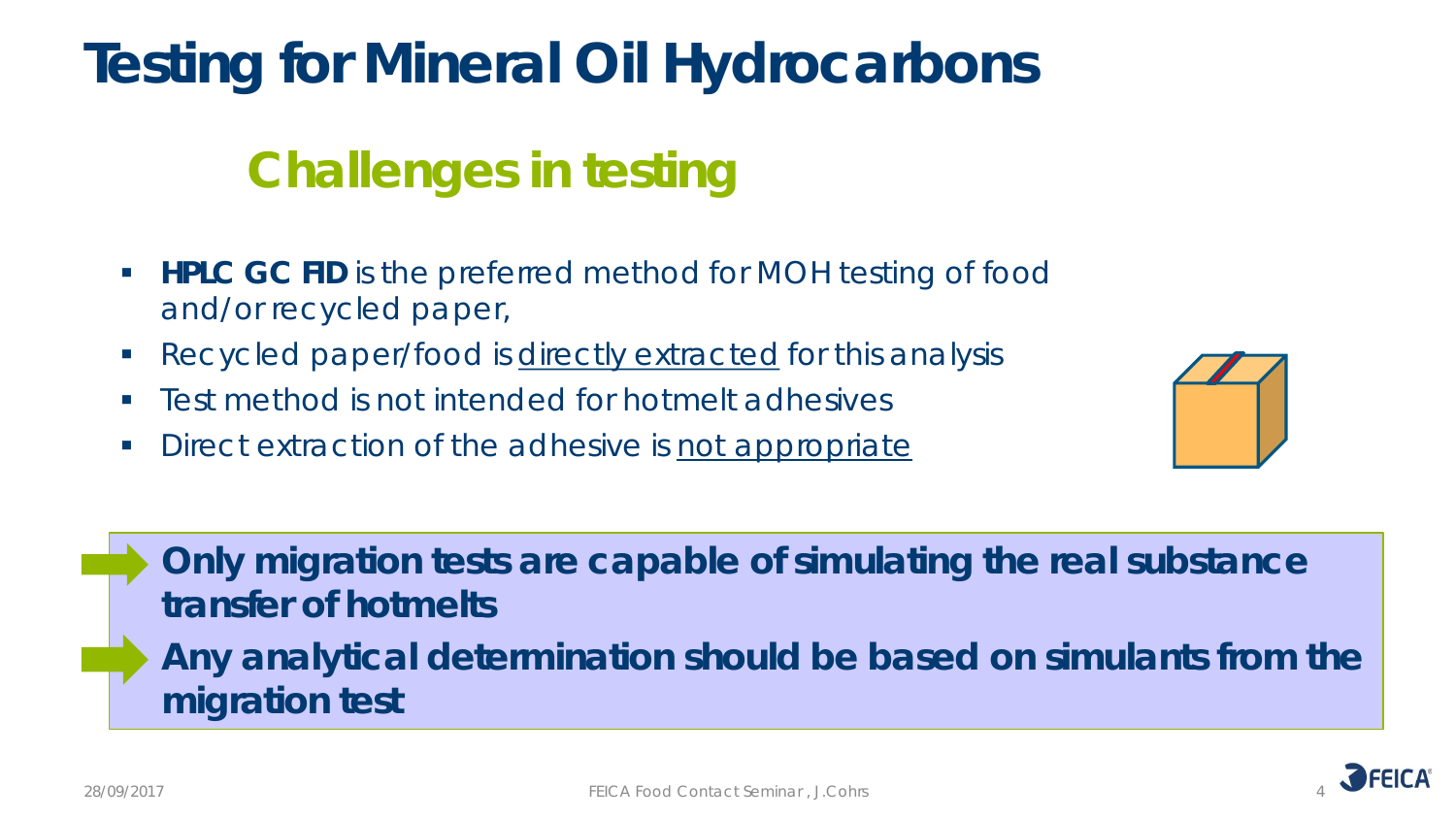### **Testing for Mineral Oil Hydrocarbons from hotmelt adhesives**

# **Challenges in testing**

GC-FID determination is NOT capable of resolving the complex substance mixtures into individual compounds,

• **HPLC-GC-FID analysis does not differentiate between substances from mineral oils and non-mineral oil sources, such as oligomers from resins or polyolefins - FALSE POSITIVES** 

• **Differentiation might be possible by applying the two dimensional GC method** 

• **HPLC-GC-FID can also not differentiate between evaluated and non evaluated MOH** (Even FCM no. 93,94,95 might occur in the MOH fractions when using this approach)

5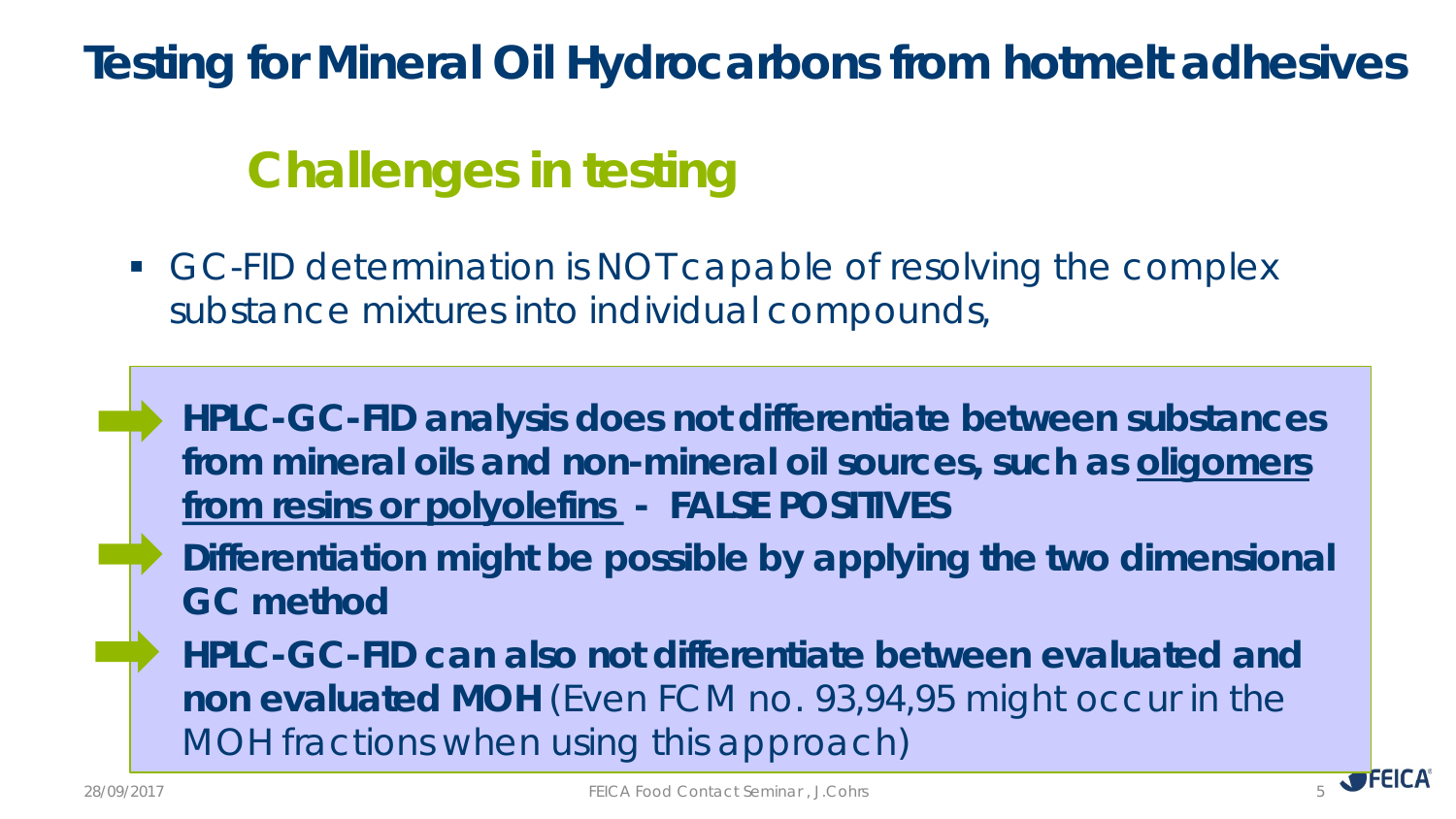### **Hotmelt and PSA-Discrimination by Analytic Method**

#### **Components of hot melts / PSA hot melts**

- Paraffinic waxes
- Micro waxes
- White mineral oil
- Hydrocarbon resins

#### **EFSA Opinion MOH (listed in 10/2011)**

- Evaluated for FC (FCM 93) **Ø**
- **Evaluated for FC (FCM 94) ⊠**
- Evaluated for FC **(FCM 95)**
- Does not fall under MOH definition, often evaluated for FC <del>M</del>

#### **LC GC FID analytic of MOH fractions**

- Low content of MOSH
- Low content of MOSH
- MOSH
- Low MOSH + MOAH

6



OLE PULL



\***all single substances are toxicological evaluated**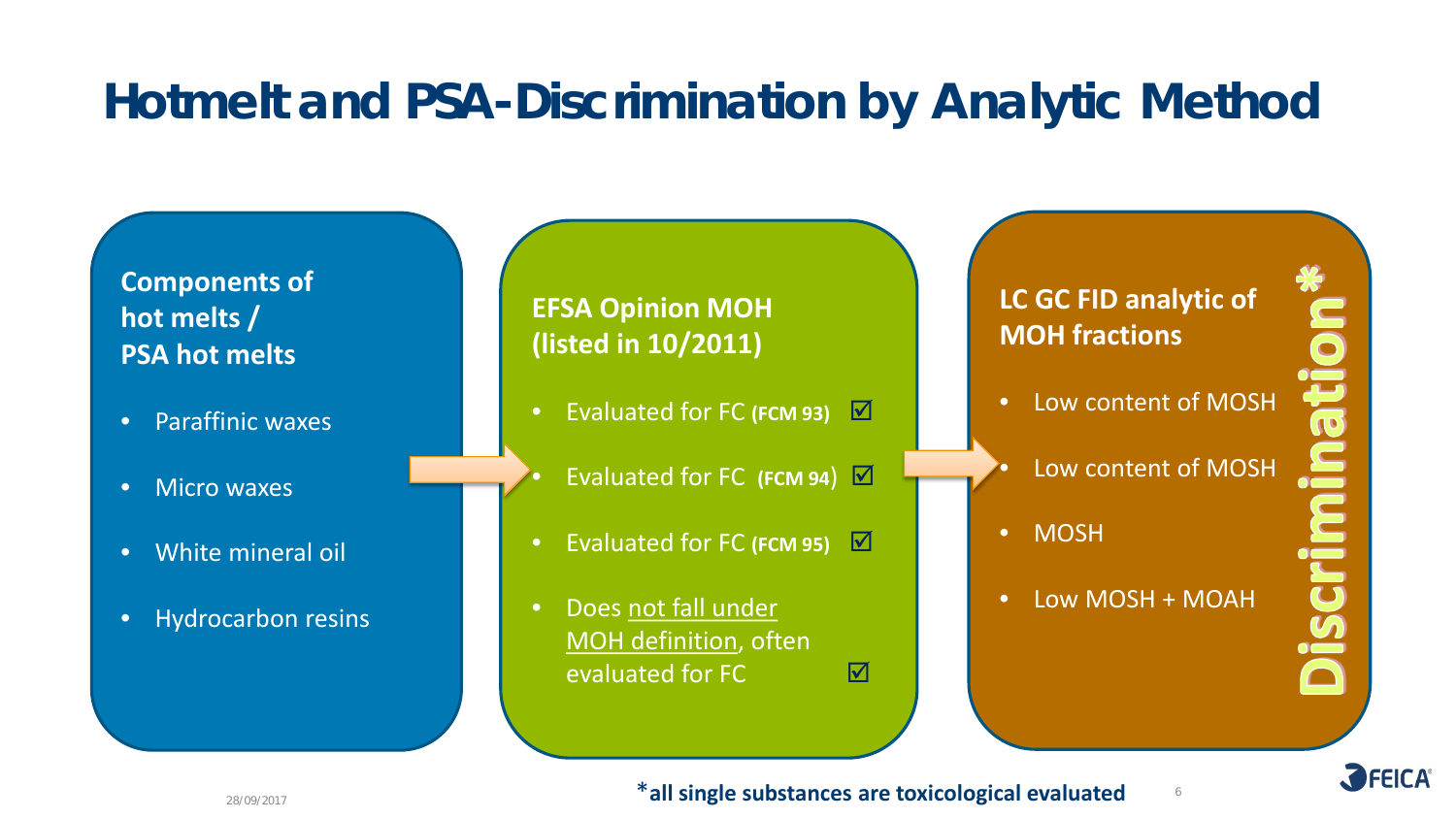# **Recommendations for the Adhesive Industry**

## **Principles applicable to adhesive manufacturer**

- Make sure, that the supporting documentation from your raw material suppliers is sufficient
- Listing in Unionslist of 10/2011 is of advantage (e.g. FCM no. 93, 94, 95)
- If this is not the case, request further documentation from supplier (other compliance information, tox data, carbon number distribution, etc.)
- In case of missing documentation:
	- Make your own risk assessment based on composition
	- Or replace the raw material against an evaluated one

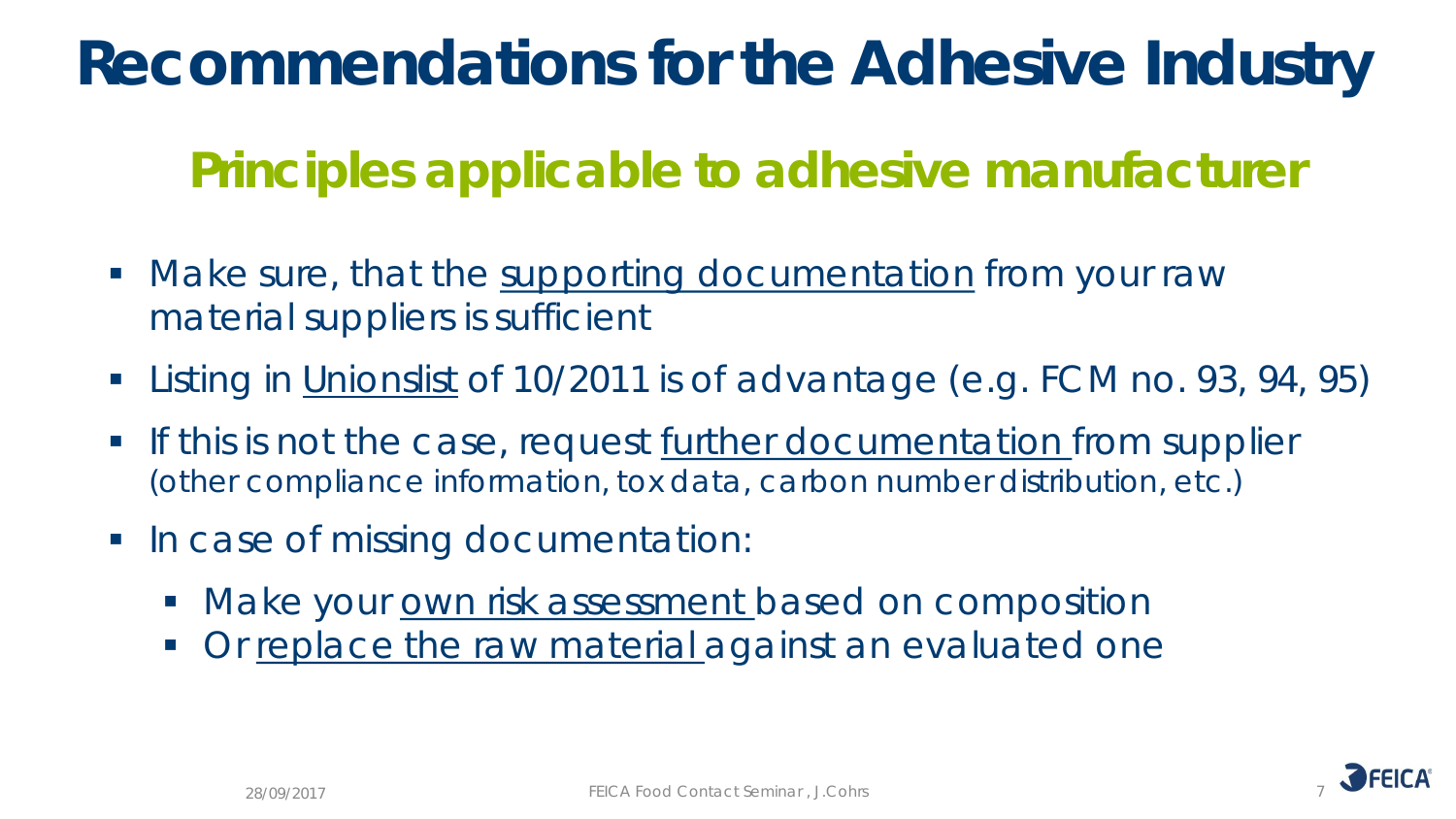# **Recommendations for the Adhesive Industry**

## **Principles (continued)**

• If none of the above is possible and a risk of migration remains, make sure, that the product will only be used behind a functional barrier (info in FCSD\*)

#### **For all cases:**

• Provide sufficient information as regards possible MOH migrants from the adhesive in the FCSD (e.g. Paraffinic Wax: SML 0,05 mg/kg )

\*FCSD – Food contact Status Declaration

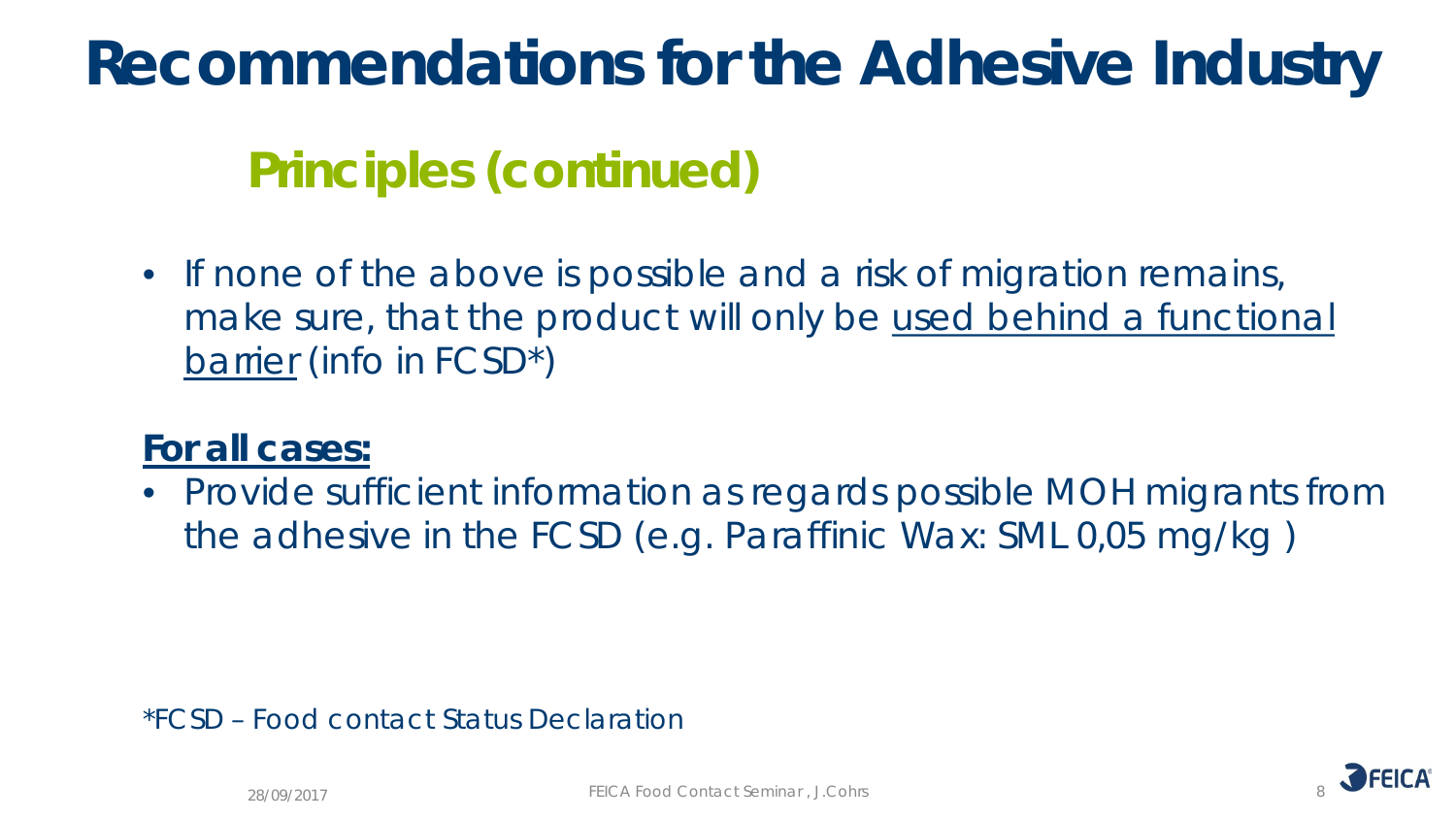### **Recommendations to the adhesives using industry**



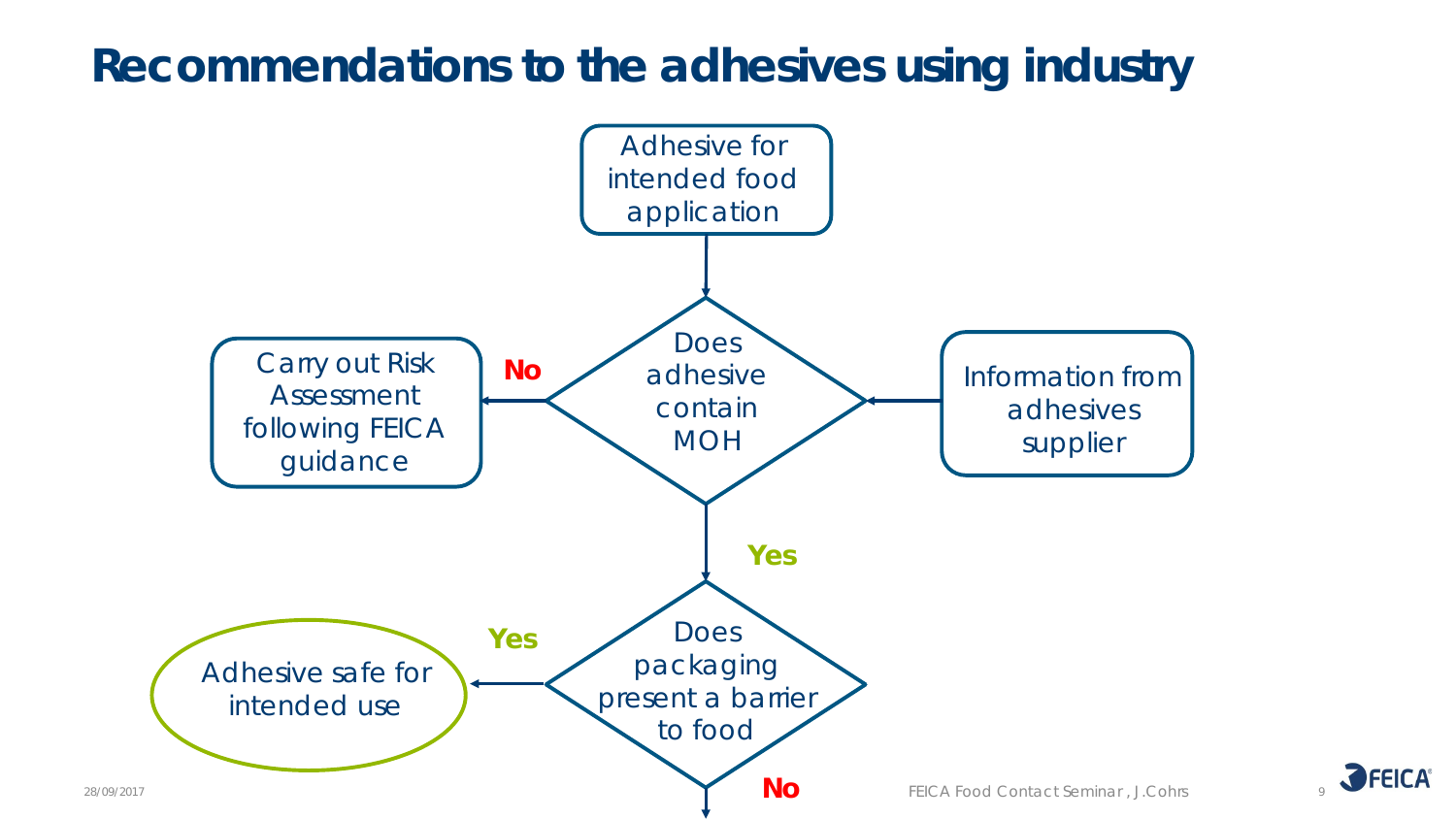

<sup>28/09/2017</sup> FEICA Food Contact Seminar , J.Cohrs 10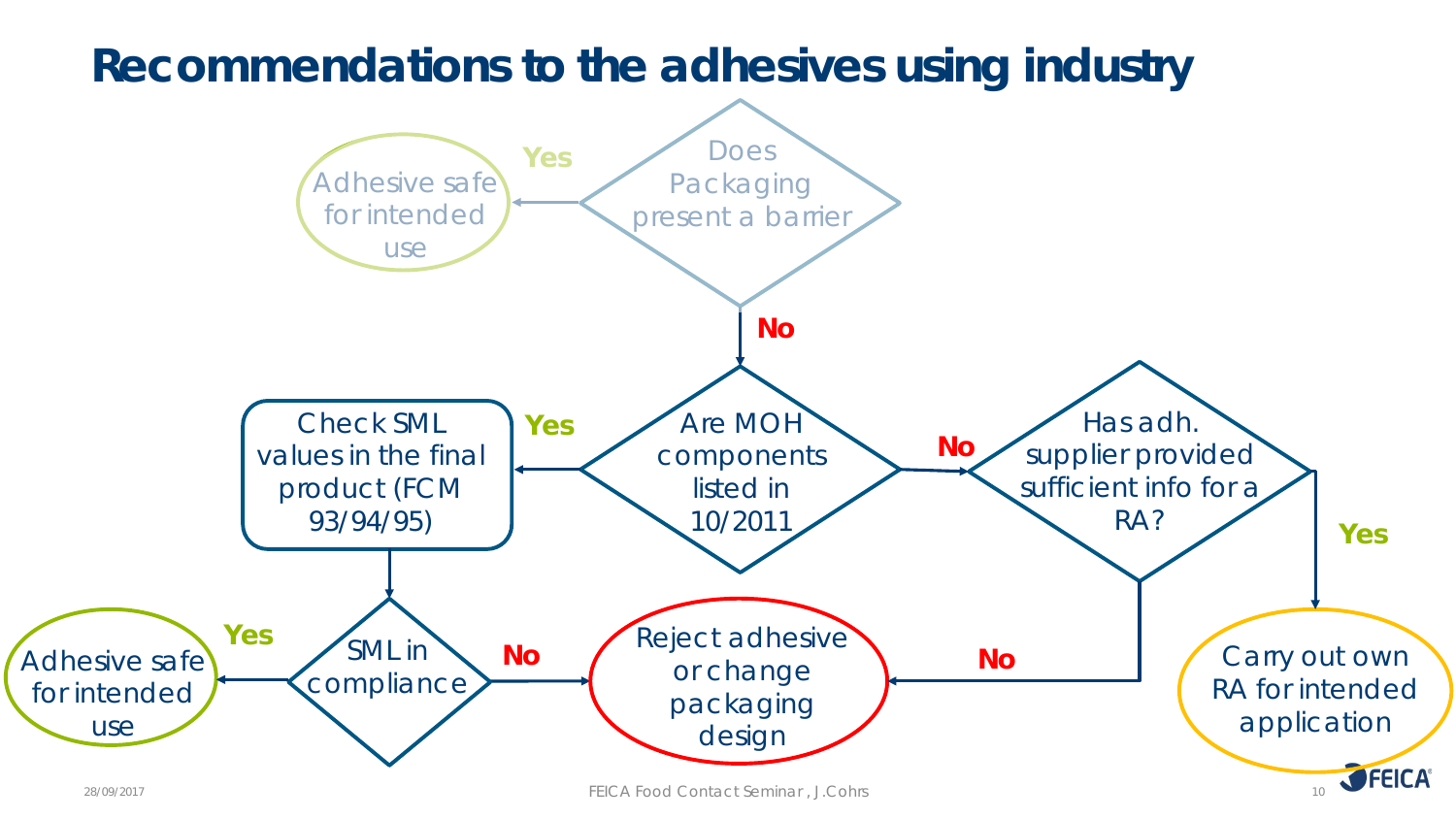### **Summary**

- **MOSH and MOAH definitions from the EFSA are very vague**
- Further toxicological evaluation of MOSH and MOAH is needed
- Packaging hotmelts contain substances which might contribute to fractions of the MOSH and MOAH analyses – focus on MOH of concern
- Sample preparation and interpretation of the test results for adhesives can be difficult and need effective communication between adhesives supplier, customer and test laboratory

11 **Risk for the consumer remains low – due to the use of "toxicological evaluated substances", small contact area, migration via gaseous phase, barrier approach etc.**

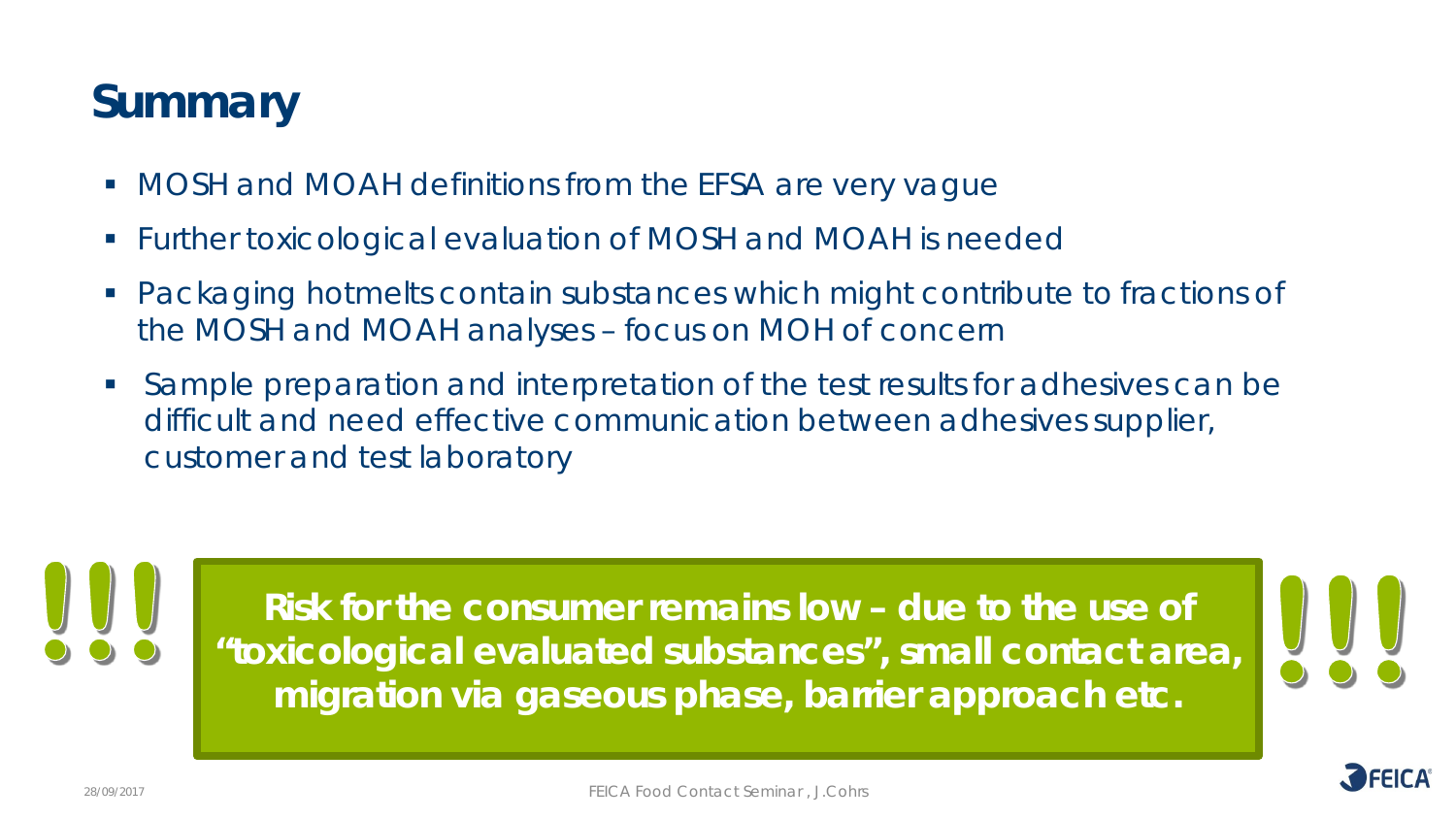### **Outlook**

**FEICA is launching a TESTING Project to test MOH Migration from hotmelts** 

#### **Objectives**

 Check suitability of the HPLC GC-FID test method for testing migration from hotmelts.

Does the method allow a risk assessment due to simulated migration into food and food simulants?

- Another analytic approach will be applied to differentiate hotmelt resin MOH from the mineral oil based MOH -> two dimensional GC (GC GC)
- Several companies have already carried out in-house tests now FEICA would like to gain own knowledge to assist stakeholders in testing and interpreting MOH migration from hotmelts